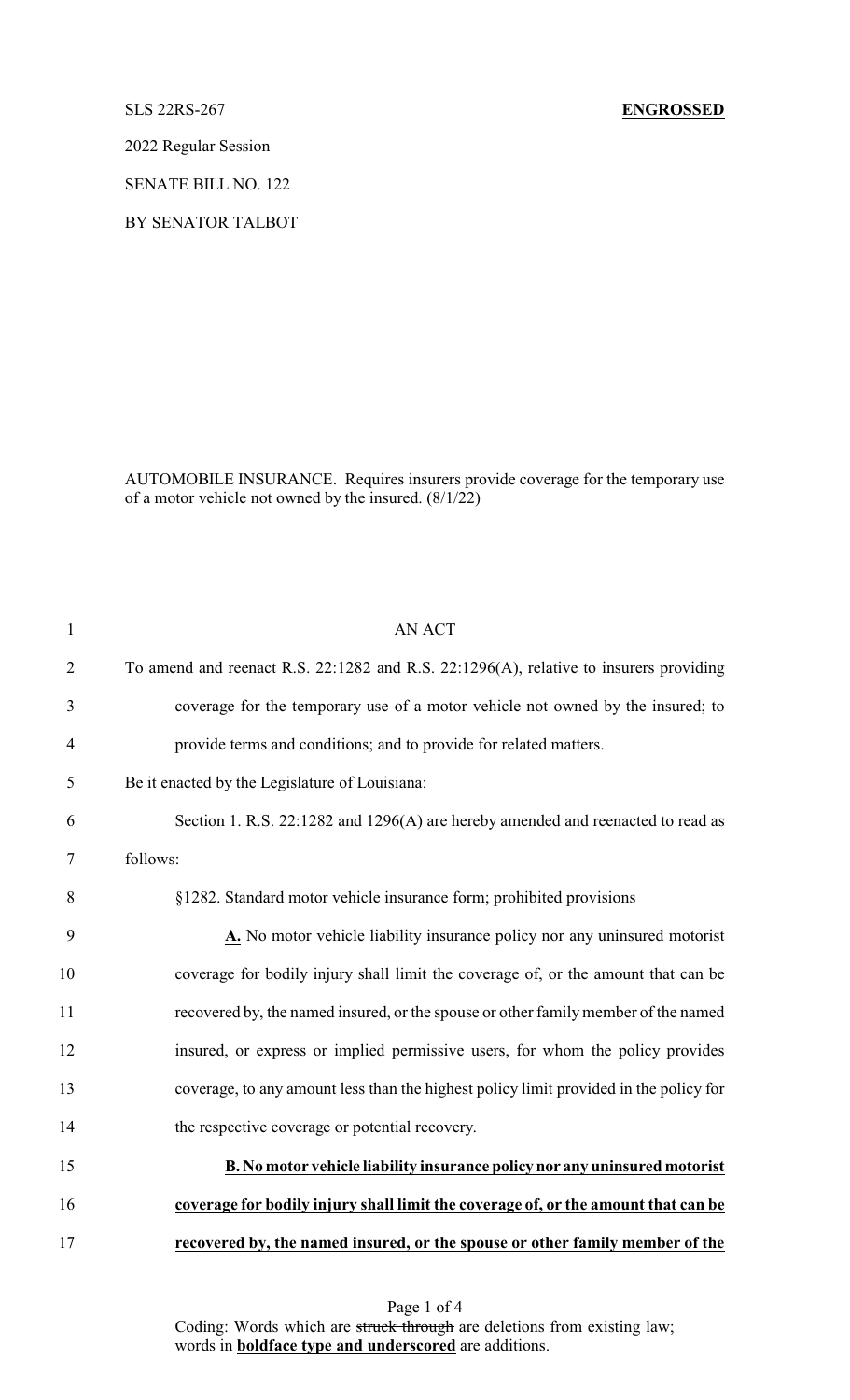| $\mathbf{1}$   | named insured for whom the policy provides coverage, to any amount less than            |
|----------------|-----------------------------------------------------------------------------------------|
| $\overline{2}$ | the highest policy limit provided in the policy for the respective coverage or          |
| 3              | potential recovery when any non-owned motor vehicle is in the custody of or             |
| $\overline{4}$ | being operated by the insured on a temporary basis with the express or implied          |
| 5              | permission of the vehicle owner.                                                        |
| 6              | C. Any recovery pursuant to this Section is limited to damages actually                 |
| $\overline{7}$ | sustained.                                                                              |
| 8              | <b>D.</b> Any provision of a motor vehicle insurance policy issued in, or for           |
| 9              | delivery in, the state of Louisiana that is not in accord with this Section is contrary |
| 10             | to the public policy of this state and shall be null and unenforceable.                 |
| 11             | $\ast$<br>$\ast$<br>$\ast$                                                              |
| 12             | §1296. Coverage of temporary, substitute, and rental vehicles                           |
| 13             | A. Every approved insurance company reciprocal or exchange, An insurer                  |
| 14             | writing automobile liability, physical damage, or collision insurance, shall extend     |
| 15             | coverage to a non-owned temporary motor vehicle or to a substitute motor                |
| 16             | vehicle as defined in the applicable insurance policy and to a rental motor             |
| 17             | vehicle any and all such insurance coverage in effect in the original policy or         |
| 18             | policies. Where an insured has coverage on a single or multiple vehicles, at least one  |
| 19             | of which has comprehensive and collision or liability insurance coverage, those         |
| 20             | coverages shall apply to the <b>non-owned</b> temporary or substitute motor vehicle, as |
| 21             | defined in the applicable insurance policy, or rental motor vehicle. Such insurance     |
| 22             | shall be primary. However, if other automobile insurance coverage or financial          |
| 23             | responsibility protection is purchased by the insured for the temporary substitute or   |
| 24             | rental motor vehicle, that coverage shall become primary. The coverage purchased        |
| 25             | by the insured shall not be considered a collateral source.                             |
| 26             | ∗<br>$\ast$<br>∗                                                                        |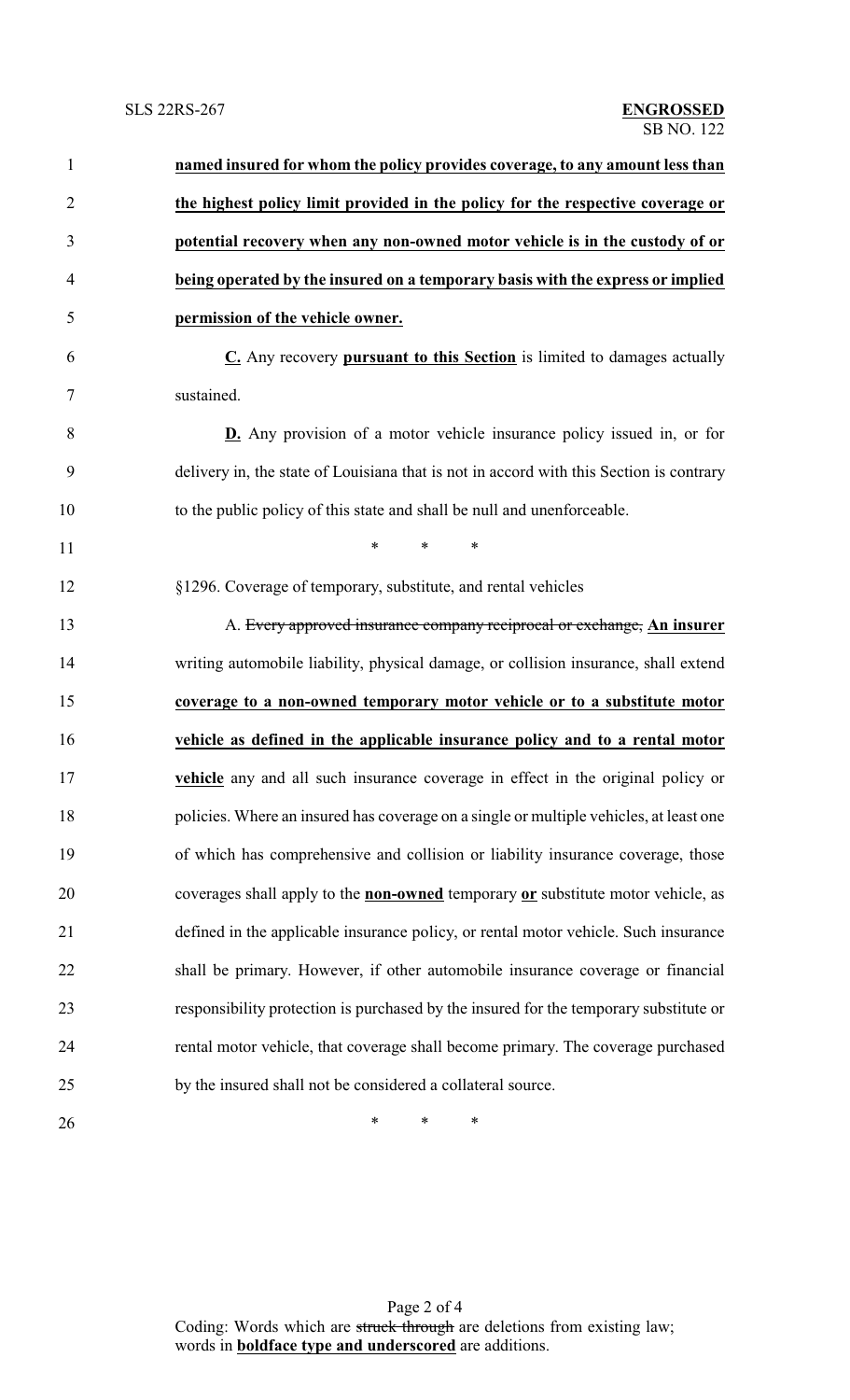The original instrument and the following digest, which constitutes no part of the legislative instrument, were prepared by Beth O'Quin.

## DIGEST SB 122 Engrossed 2022 Regular Session Talbot

Present law provides a prohibition for motor vehicle insurance policy and uninsured motorist coverage for bodily injury cannot limit the coverage of, or the amount that can be recovered by the named insured, the spouse or other family member of the named insured when the insured has implied or permissive use of the motor vehicle and the policy cannot limit the coverage to anything less than the highest policy limit for respective coverage or potential recovery.

Proposed law retains present law but adds non-owned motor vehicles that are in the custody of, or operated by the named insured, spouse, or other family member cannot be limited for bodily injury to less than the highest amount provided in the policy for respective or potential coverage.

Present law requires insurers writing automobile liability insurance, physical damage insurance or collision insurance is required to extend coverage for an insured's temporary use of a motor vehicle as defined in the applicable insurance policy and to rental vehicles any and all coverage in effect in the insured's original policy or policies. If an insured has coverage on a single or multiple vehicles, at least one must have comprehensive, collision, or liability insurance coverage, and the coverages shall apply to the temporary substitute vehicle, as defined in the applicable insurance policy, or rental motor vehicle. Requires insurance is primary, except if other automobile insurance coverage or financial responsibility protection is purchased by the insured for the temporary substitute or rental motor vehicle, then that coverage is primary. Further, the coverage purchased by the insured is not considered a collateral source.

Proposed law retains present law but includes coverage for a non-owned temporary motor vehicle or a substitute vehicle as defined in the applicable insurance policy.

Effective August 1, 2022.

(Amends R.S. 22:1282 and 22:1296(A))

## Summary of Amendments Adopted by Senate

Committee Amendments Proposed by Senate Committee on Insurance to the original bill

- 1. Makes technical changes.
- 2. Adds a prohibition for motor vehicle liability insurance policies and uninsured motorist coverage for bodily injury cannot limit the coverage or the amount recovered by the named insured, the spouse, or a family member from providing less than the highest limit provided in the policy for the respective coverage or potential recovery involving the insured has custody or is operating a non-owned vehicle on a temporary based with express or implied consent from the motor vehicle owner.
- 3. Provides recovery for an owned motor vehicle and a non-owned motor vehicle is limited to damages actually sustained.

Page 3 of 4

Coding: Words which are struck through are deletions from existing law; words in **boldface type and underscored** are additions.